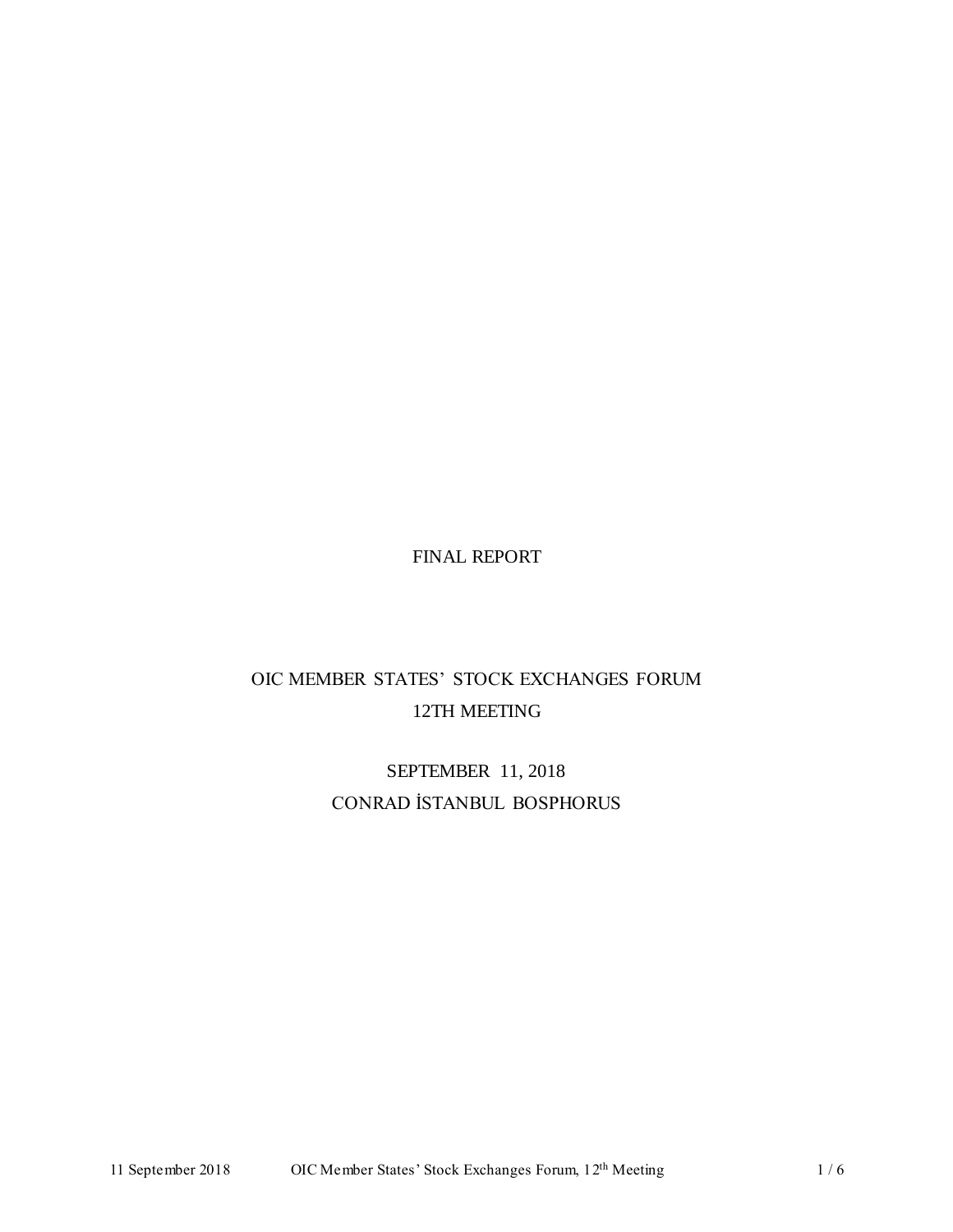### TABLE OF CONTENTS

Final Report of the Twelfth Meeting of the OIC Member States' Stock Exchanges Forum

#### ANNEXES

- I. Presentation by Mr. Ijlal Ahmed ALVI
- II. Presentation by Prof. Dr. Obiyathulla Ismath BACHA
- III. Presentation by Prof. Dr. Mehmet ASUTAY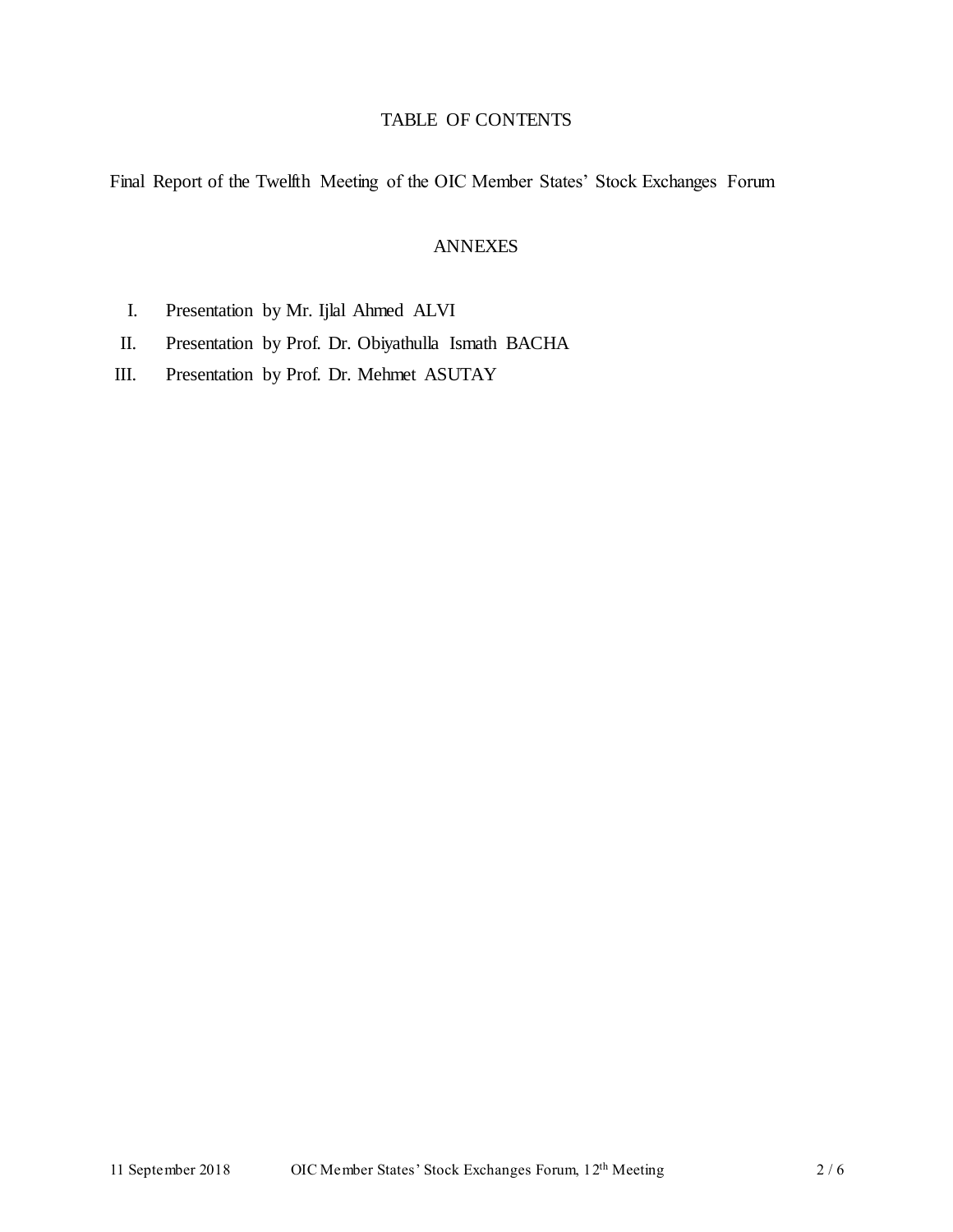#### Original: English

#### **Final Report of the Twelfth Meeting of the OIC Member States' Stock Exchanges Forum**

- 1. The Twelfth Meeting of the OIC Member States' Stock Exchanges Forum convened in İstanbul on September 11, 2018.
- 2. The Meeting was attended by the representatives of the following capital market institutions of the OIC Member States:

#### A. Exchanges of the OIC Member States

- 1. Albanian Securities Exchange, Albania
- 2. Amman Stock Exchange, Jordan
- 3. Baku Stock Exchange, Azerbaijan
- 4. Borsa İstanbul, Turkey
- 5. Douala Stock Exchange, Cameroon
- 6. Indonesia Stock Exchange, Indonesia
- 7. Iran Fara Bourse, Iran
- 8. Kyrgyz Stock Exchange, Kyrgyzstan
- 9. Nigerian Stock Exchange, Nigeria
- 10. Muscat Securities Market, Oman
- 11. Palestine Securities Exchange, Palestine
- 12. Qatar Stock Exchange, Qatar
- 13. Sarajevo Stock Exchange, Bosnia and Herzegovina
- 14. Somali Stock Exchange, Somalia
- 15. Tehran Stock Exchange, Iran
- 16. Toshkent Republican Stock Exchange, Uzbekistan
- 17. Uzbek Commodity Exchange, Uzbekistan

## B. Central Securities Depositories and Clearing, Settlement and Registry Agencies of the OIC Member States

- 1. Albanian Securities Register, Albania
- 2. Algérie Clearing, Algeria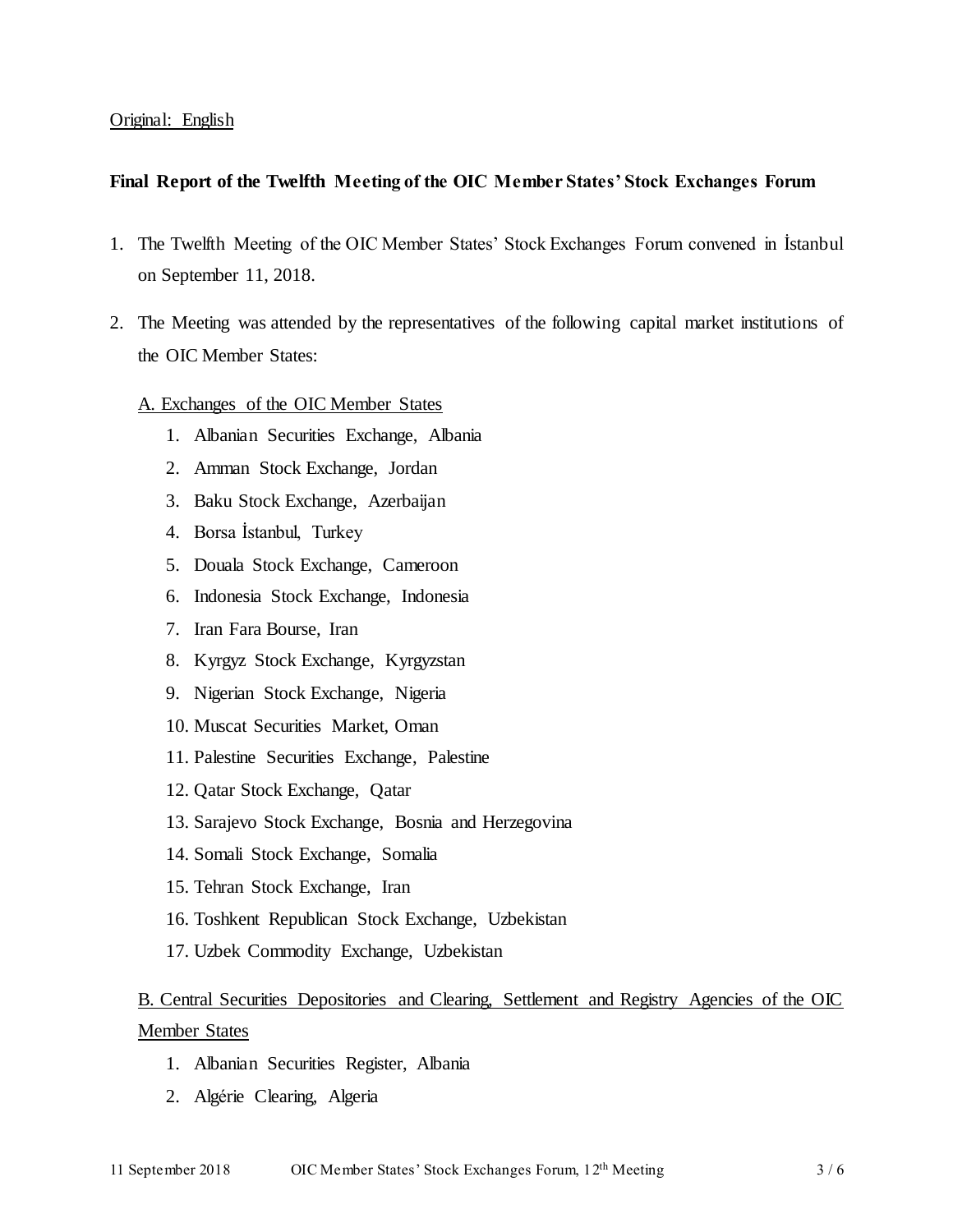- 3. Central Securities Depository of Iran, Iran
- 4. Central Securities Depository of Turkey, Turkey
- 5. Maroclear
- 6. Muscat Clearing & Depository, Oman
- 7. İstanbul Clearing, Settlement and Custody Bank, Turkey
- 8. Tunisie Clearing, Tunisia

#### C. Other Organisations

- 1. Accounting and Auditing Organization for Islamic Financial Institutions
- 2. COMCEC Coordination Office
- 3. Durham University Business School, United Kingdom
- 4. Global University of Islamic Finance, Malaysia
- 5. International Islamic Financial Market
- 6. Islamic Development Bank
- 7. Islamic Financial Services Board
- 8. World Bank Global Islamic Finance Development Center
- 3. The meeting was opened by Mr. Selçuk KOÇ,Director of COMCEC Coordination Office, who gave a welcome speech and briefed delegates on the activities of COMCEC Coordination Office and the COMCEC Financial Cooperation Working Group.
- 4. Mr. Selçuk KOÇ gave the floor to Mr. Murat ÇETİNKAYA, Forum Chairman and CEO of Borsa İstanbul, who welcomed all delegates to İstanbul on the occasion of the Twelfth Meeting of the OIC Member States' Stock Exchanges Forum and expressed his honor and contentment for hosting the Meeting.
- 5. Panel on "Sharia Compliance for Capital Markets Infrastructure Institutions" was held with Dr. Bello Lawal DANBATTA, Secretary General, Islamic Financial Services Board (IFSB), Mr. Ijlal Ahmed ALVI, Chief Executive Officer, International Islamic Financial Market (IIFM), Mr. Mohammad Majd BAKIR, Senior Manager, Standards Development, Accounting and Auditing Organization for Islamic Financial Institutions (AAOIFI). Mr. ALVI delivered a presentation entitled "Shari'ah-Compliant Collateral and Margin Maintenance". (Annex I)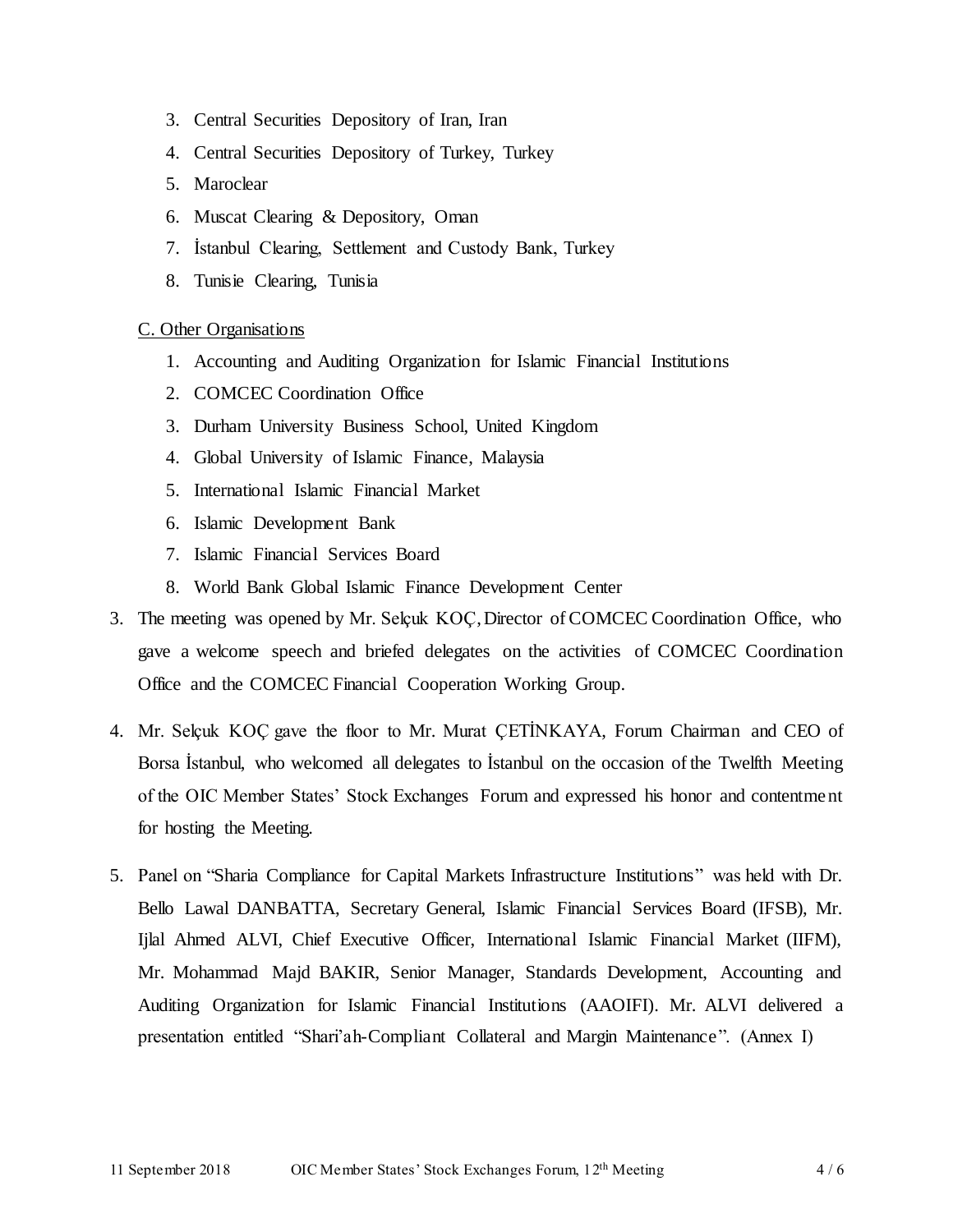- 6. Prof. Dr. Obiyathulla Ismath BACHA, INCEIF delivered a presentation entitled "Using Innovative Sukuk Structures to Finance Development Infrastructure, A New Asset Class ". (Annex II)
- 7. Prof. Dr. Mehmet ASUTAY, Director, Durham Centre for Islamic Economics and Finance, Durham University Business School delivered a presentation entitled "Islamic Capital Markets and SDGs: Towards a Positive Impact for Empowerment". (Annex III)
- 8. Mr. ÇETİNKAYA gave the floor to the Secretariat to read the draft decisions of the Forum, which has been ratified by the participating Representatives of the Members. Mr. ÇETİNKAYA mandated the Secretariat to deliver a survey to the Members in order to collect suggestions for agenda items for the following Meetings. Following the consolidation of agenda items, Secretariat is mandated to list topics to be discussed—which may include thorough product development presentations with termsheets of structured instruments/deals—and institutions/individuals to be invited. Mr. ÇETİNKAYA also urged the Forum Members who would like to collaborate on the decisions taken by the Forum to approach to the Secretariat.
- 9. The following decisions were taken at the meeting:
	- 1. The Forum welcomes the workshops held by the Task Forces regarding Gold Trading among OIC Member States and Shariah Index and Products among OIC Member States.
	- 2. The Forum mandates that the Task Force on Precious Metals to undertake necessary work towards providing a gold trading environment for the OIC Member States through utilizing the newly developed trading and storage (1,600 ton capacity) infrastructure of Borsa İstanbul's Precious Metals and Stones Market (or a functioning electronic trading platform as a secondary alternative) as a preceding step before establishing the OIC Gold Exchange (an international company).
	- 3. The Forum mandates the Task Force on Precious Metals, with reference to the resolution on the OIC Gold Exchange of the 33rd Ministerial Session of COMCEC, with the ultimate aim of establishing the gold exchange among volunteering Member States.
	- 4. The Forum recommends the Members to promote the S&P OIC COMCEC Sharia 50 Index on their websites.